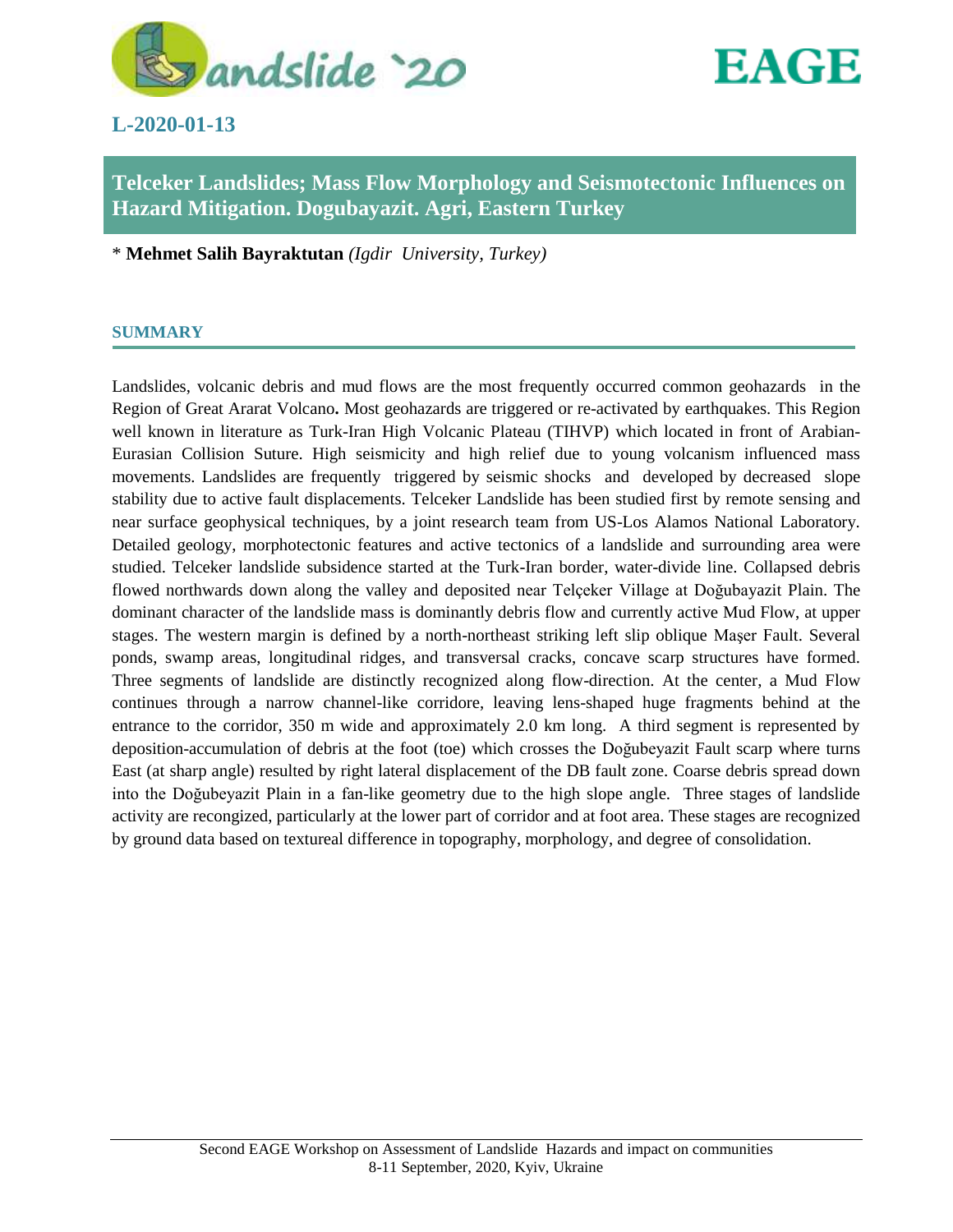



#### **Introduction**

Telceker Landslide and several other relatively short local landslides located at the uplifted (northwest) block of Dogubayazit Faults. This fault is a zone with N40W strike extending to Iran and combines North Tabriz Fault. Telceker Landslide caused complete destruction of agricultural area - as a valley with smooth surface of grass-fields. The whole valley filled by slope debris from both sides (from east and west) and flowed northwards down to Dogubayazit Plain, at about 1600 m altitude (Bayraktutan, 1987). To the South where the major collapse-subsidence occurred, at altitude of 2400 m. Three distinct segments of landslide developed with fantastic Mud Flows travers ridges, swamp areas, pools, domes etc. (Figure 1). Northward sloping topography before the 1949 Earthquake, had significant influence on the Whole Mass Flow, along the valley. Dogubayazit Fault zone is the major seismotectonic structure defines the SW margin of the Dogu Bayazit Basin (Karakhanyan et al, 2004).



 *Figure 1. Ark Shaped Mass in the Valley, oriented parallel to strike . Mud matrix debris Flow* 

There are several other landslides parallel to Telceker Landslide. Most of them ended by the uplifted SW block of Dogubayazit Fault Plane. Only Telceker Landslide crossed DB fault zone and with a sharp turn to southeast reflecting the slip sense of Right Lateral SS Faults (Strom and Abdrakhmatov,2018). The west margin of the valley controlled by N25E sinistral faults. This Fault namely Masher Fault surface lubricated by red clayey material and water springs at higher altitude section of the valley (Figure 2).

A local Earthquake that caused the landslide in August 1949 had an estimated magnitude of 5.5- 6.0. Mud flow is currently active at either side of the uplifted segment, but it is now laterally compressed and stuck in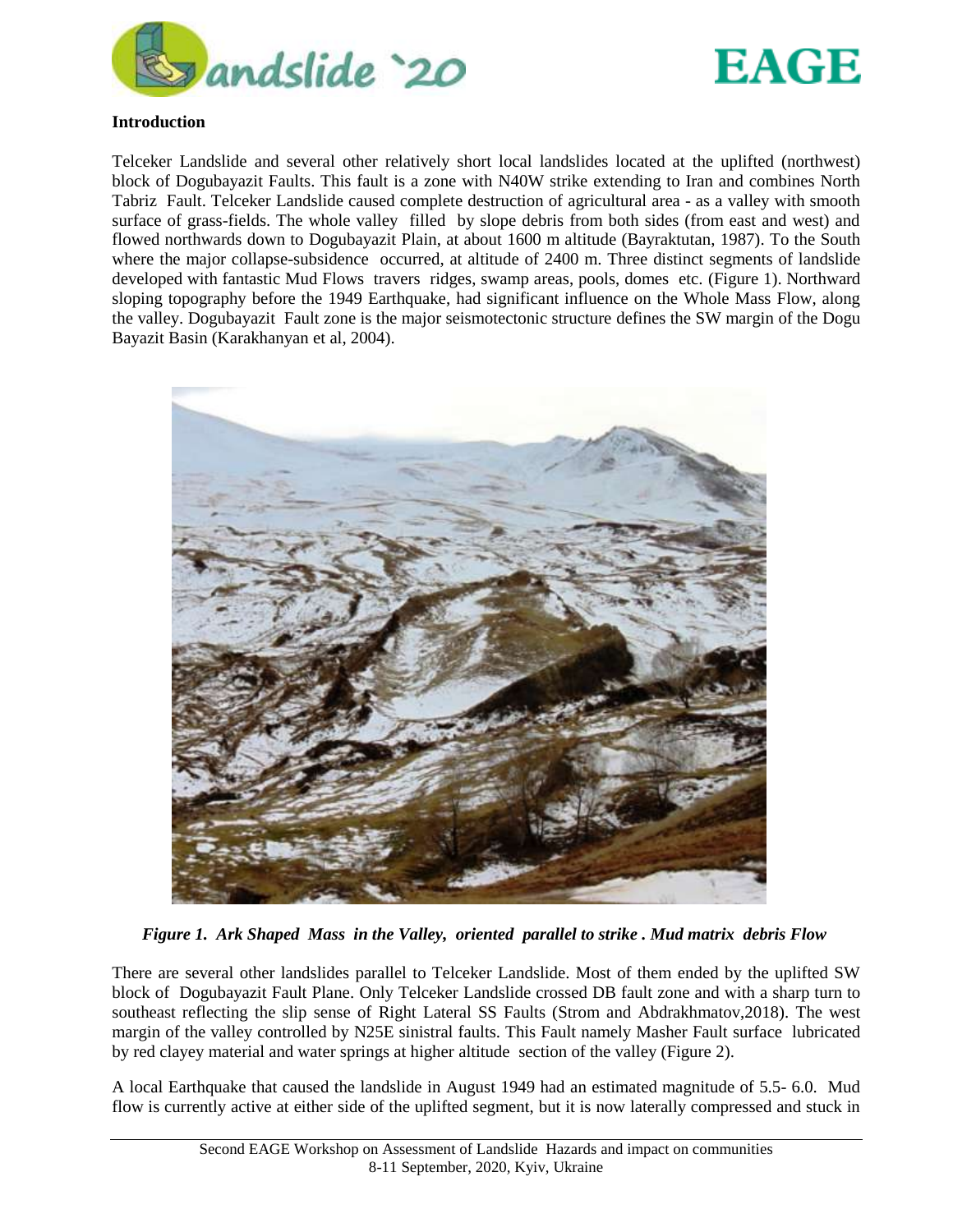



place. The bottom topography (sliding surface) has three different geometrical properties. The South part has composite slide surfaces. The central part has a channel-like trough with a smooth base topography. The Northern part has steep sloping topography. The major geometry of the landslide is controlled by the Masher Fault along the Western margin and by the Telceker Faults to the North.

The close correlation of landslides and seismicity particularly in the Great Agri Region (Bayraktutan , 2019) requires serious analyses of landslide hazards under seismotectonic framework of NE Anatolia. Hummocky landforms are common on the northern most segment of active (stage III ) mass flows.

![](_page_2_Picture_4.jpeg)

 *Figure 2. Telceker Landslide; Dogubayazıt Faults and Three Stages of Debris Flows*

## **Methods**

Major features of surface flow structures in the giant mass flow are studied by RS on Landsat-08 images, air photos and ground observations. Three geophysical methods applied in the central segment of Mud Flow include GPR- Ground Penetration Radar scanning, IP and Seismic Reflection by 24 channel Engineeering Seismograph. Cross-sections produced have been covaluated for basement topography, internal structure of flowing materials. An ark-shaped ground (Figure 1) uplifted by the 1949 earthquake, flowed northwards down the slope till entrance of the narrow channel, where it was stuck by the mud flow- dynamics patthern from both sides. Motion of this ark-shaped Mass was monitored by simple local geodetic network.